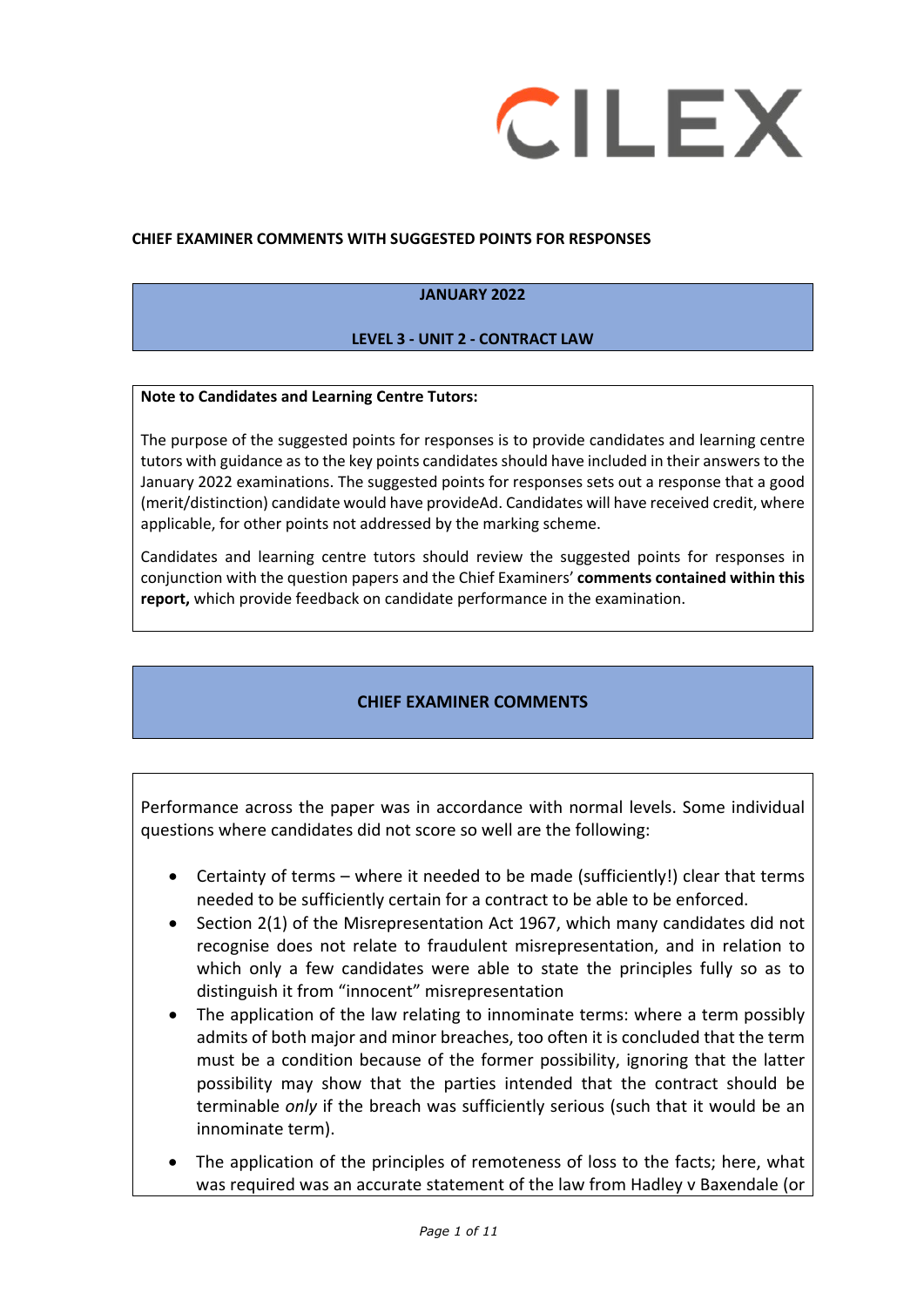Victoria Laundry v Newman Industries), and then for each loss to be assessed against the two limbs of Hadley v Baxendale.

- The statement and application of principles relating to expectation and reliance loss, where a distinction was not always drawn between expenditure wasted in reliance on the contract and loss of profits caused by the breach of contract.
- The effects of frustration: it is the common law, not the Law Reform (Frustrated Contracts) Act 1943, which has the effect of discharging the parties from future obligations upon the frustration of the contract. The Act then regulates the consequences of frustration. The question in this paper concerned the "payer" rule under s.2(1), and the interaction between sums paid or due by/from the payer, with expenses incurred by the payee. Only a very few candidates got so far as considering the nature and parameters of the court's discretion in this matter.

Two features of weaker scripts which are routinely referred to in these Chief Examiner reports are as follows:

Citation of case law or statutory authority: many questions credit marks for appropriate citation, and in some questions, it is not possible to get full marks without it. Candidates should be encouraged to cite case law or statute appropriately, in both Scenario A and B questions.

In many cases in Scenario B questions, candidates did not apply the law they had just been invited to state. Whilst not a universal rule, it is generally the case that where questions in Section B initially require the statement or explanation of legal principles, the next sub-question is likely to involve their application.

#### **CANDIDATE PERFORMANCE FOR EACH QUESTION**

#### **Section A**

Q1 Generally answered well.

Q2 Generally answered poorly for a Section A question. "Certainty" is a comparatively unusual question, so this may have been the reason for the poor performance on this question; the limited number of candidates who cited cases may point towards this.

Q3 Generally answered well, though candidates are often not sure what is consideration for what in the context of past consideration, so many candidates dropped the third mark here.

Q4 Generally answered well.

Q5 Answered well where candidates were able to distinguish between modes of incorporation and modes of implication. Many of the 28% of candidates who scored zero had confused the issue with implied terms.

Q6 Answered well where candidates were able to distinguish between types of contract and other issues, though 30% of candidates scored zero on this question.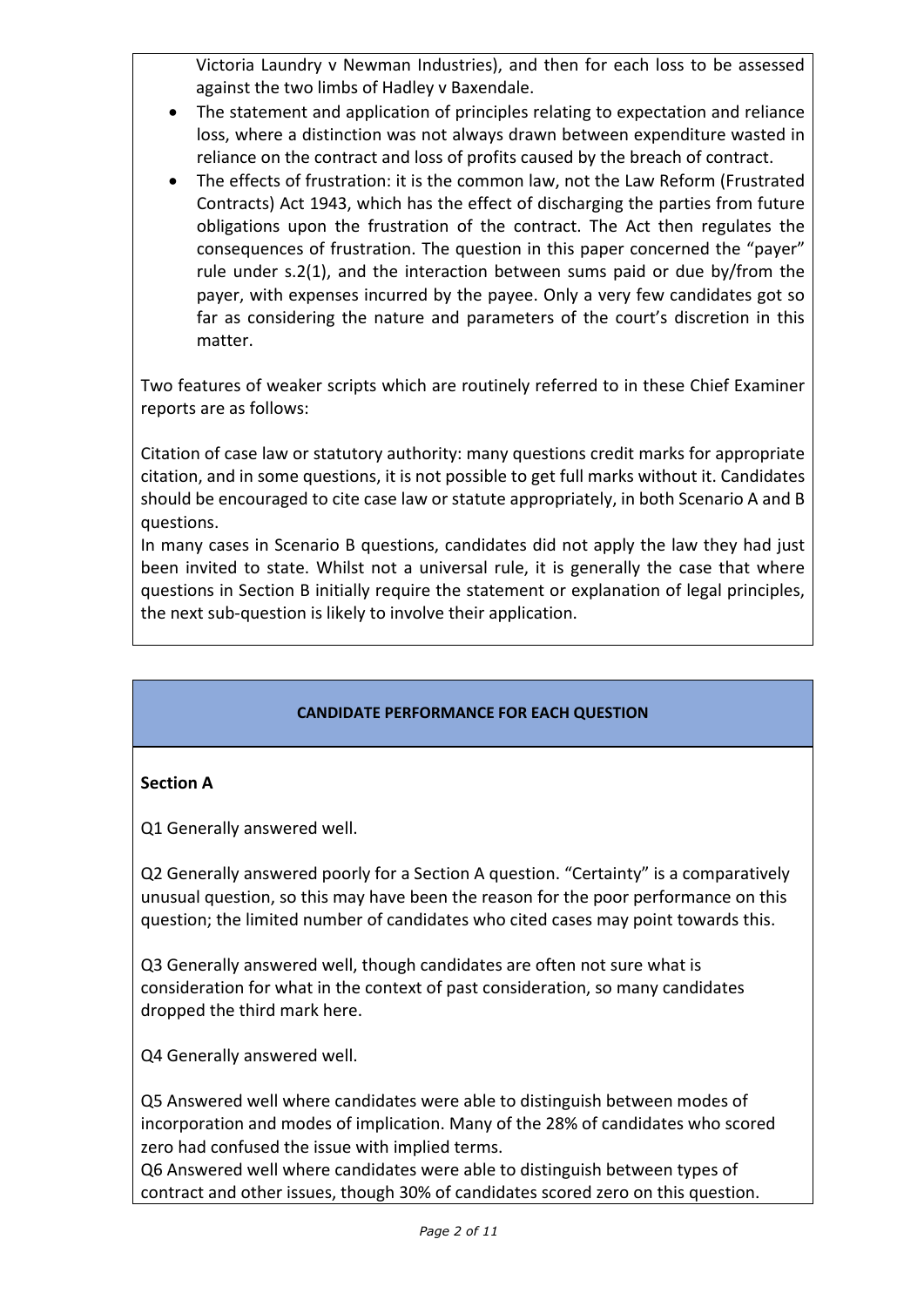Q7 Generally answered well.

Q8 This question was not answered well. For the most part this was because they considered that s.2(1) regulated fraudulent misrepresentation, when it does not. Few students were able to state the principles of that section in any detail.

Q9 Generally answered well.

Q10 Many candidates were not able to articulate any principles or case law relating to the mitigation of loss.

### **Section B Scenario 1**

Q1

There was a good spread of marks across the constituent parts of this question.

Q2

There was a good spread of marks across the constituent parts of this question. Only a small proportion of students could deal with the most complex part of part (b) of the question (revocation of a unilateral offer once performance commenced) but there were sufficient marks available to candidates in (a) and the first part of (b) who could not fully apply the principles.

Q3

Candidates performed satisfactorily in explaining the law relating to innominate terms (part (a)), but routinely struggle to apply it well.

Q4

There was a good spread of marks across this question, which was posed as a single question, not separating out the law and its application as it was only 5 marks overall.

Overall on this question, the difficulties of Q3 were compensated for by the familiarity with offer and acceptance questions (Learning Outcome 2) and how to approach them, so the question performed overall much as expected.

# **Scenario 2**

 $Q1$ 

For part (a), there was a fair spread of marks. Part (b) was very poorly applied, and most candidates were not able to take the two losses in question and then apply the limbs of Hadley v Baxendale to each of them.

Q2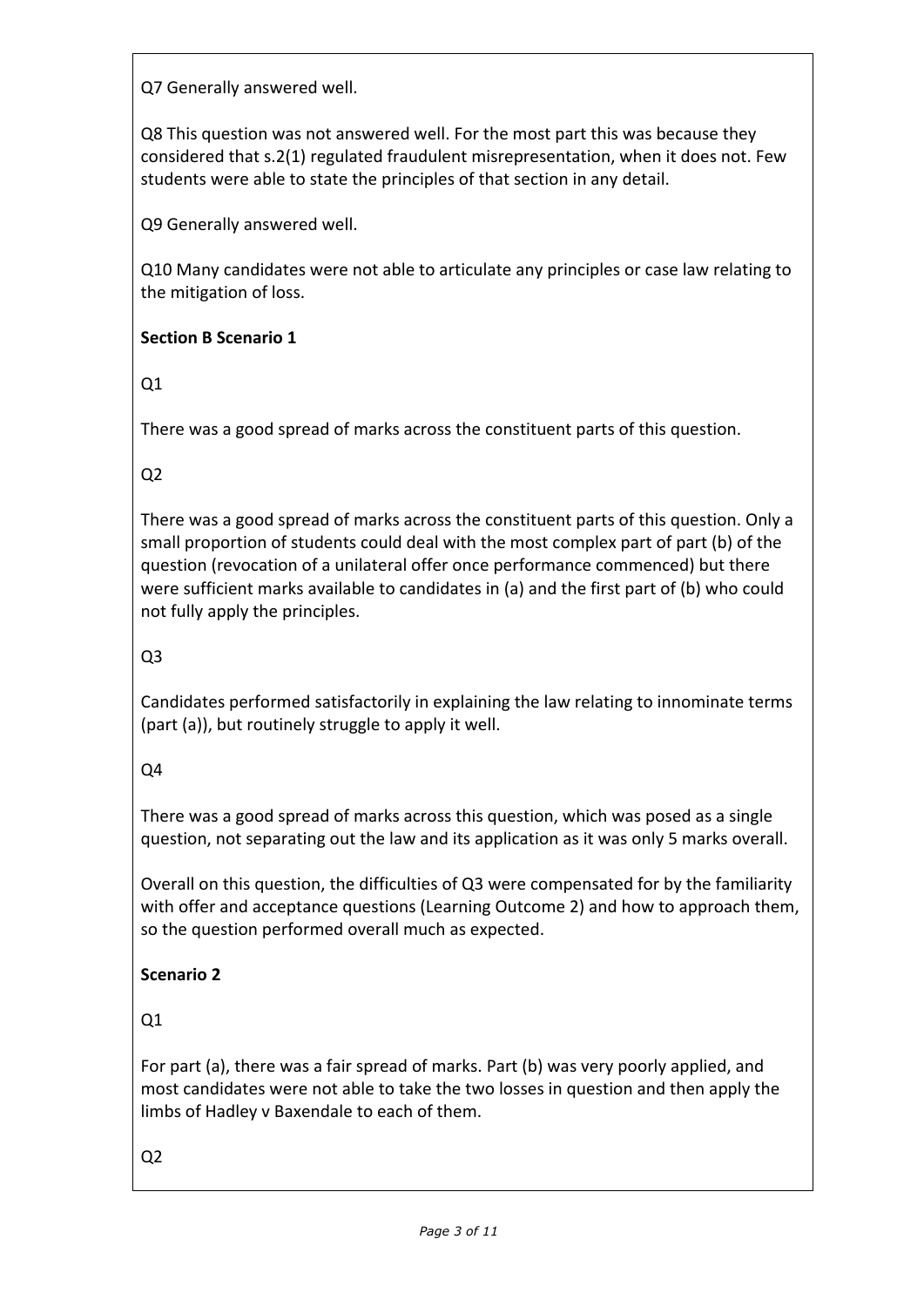Candidates stated the basics well in part (a) but were not then able to apply them in part (b). Part (c) required the ability to state and apply principles from both Stilk v Myrick and Williams v Roffey. Even a full application of the first would have scored over half of the available marks, so it seems likely that the candidates did not pick up sufficiency of consideration as the point in issue for the most part.

### Q3

Candidates performed better on this question, with the sort of spread of marks one might expect for a scenario B question, both in relation to the statement of principles in part (a) and their application in part (b).

# Q4

Candidates performed poorly on both parts of this question, and half of the candidates were not able to score any marks here on an issue which was clearly directed in the question (a) ("expectation" v "reliance" loss), even before part (b) of the question which required its application.

### **Scenario 3**

# Q1

There was a good spread of marks across the three constituent parts of this question.

# Q2

There was a good spread of marks across the three constituent parts of this question, although for each part of it a small proportion scored no marks. This seems to have been on account of misidentifying the type of misrepresentation. In the second part, it seems to have arisen from not spotting that there were any bars to rescission.

# Q3

There was a good spread of marks across the constituent parts of this question, both in law and application.

# Q4

This question was done quite poorly, with only a limited number of candidates being able to distinguish between when the governing principles were common law or statute, and having more than a very basic grasp of the principles arising from the Law Reform (Frustrated Contracts) Act 1943.

# Q5

This question was attempted reasonably well for a question which related to an issue which is comparatively rarely examined.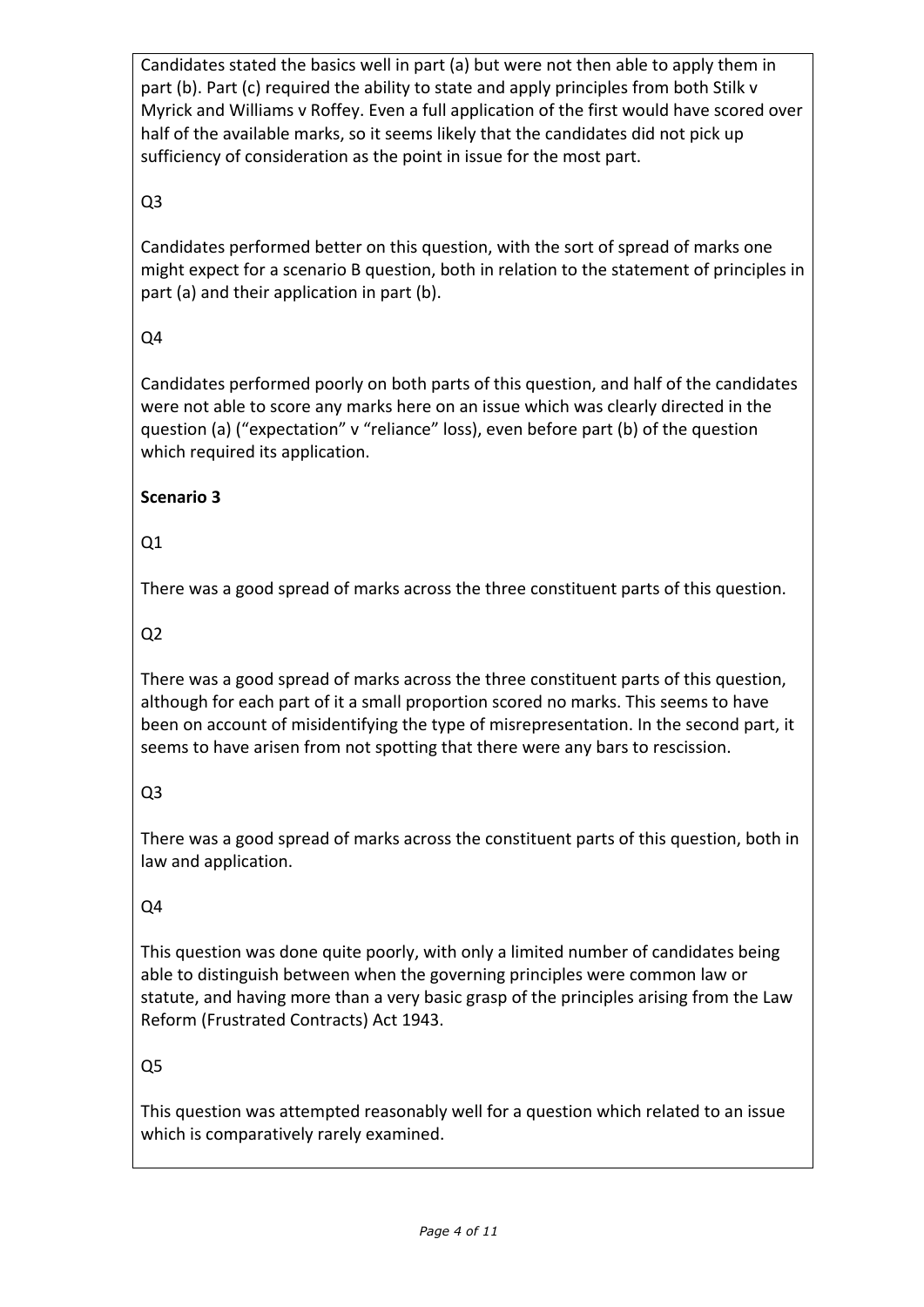#### **SUGGESTED POINTS FOR RESPONSE**

#### **LEVEL 3 - UNIT 2 - CONTRACT LAW**

#### **SECTION A**

| Number | Question Suggested points for responses                 | <b>Max Marks</b> |
|--------|---------------------------------------------------------|------------------|
| 11     | A bilateral contract is a contract in which             | 2                |
|        | both parties                                            |                  |
|        | have obligations to the other                           |                  |
| 2      | The terms of a contract (or of offer giving rise to it) | 3                |
|        | must be sufficiently certain                            |                  |
|        | for enforceable obligations / void if not               |                  |
|        | e.g. Scammell v Ouston (1941)                           |                  |
| В      | not good consideration / must not be past               | 3                |
|        | not given in exchange                                   |                  |
|        | for the later promise (or makes clear that act done     |                  |
|        | before later promise)                                   |                  |
|        | e.g. Re McArdle (1951)                                  |                  |
| 4      | intended to give rise to legal relations                | 4                |
|        | e.g. Edmonds v Lawson (2000)                            |                  |
|        | may be rebutted                                         |                  |
|        | e.g. an honour clause or other example                  |                  |
|        | e.g. Rose & Frank v Crompton (1925)                     |                  |
| 5      | by signature                                            | 3                |
|        | by notice                                               |                  |
|        | by course of dealings                                   |                  |
|        | by common understanding                                 |                  |
| 6      | supply of goods                                         | 3                |
|        | supply of services                                      |                  |
|        | supply of digital content (or media)                    |                  |
| 17     | not central to main purpose / less important            | 3                |
|        | Bettini v Gye (1876)                                    |                  |
|        | may claim damages                                       |                  |
|        | no right to treat contract as terminated / contract     |                  |
|        | continues                                               |                  |
| 8      | falls within s.2(1) unless                              | 3                |
|        | misrepresentor had reasonable ground to believe         |                  |
|        | and did believe                                         |                  |
|        | up to the time contract was made                        |                  |
|        | facts represented were true                             |                  |
|        | belief must be objectively reasonable                   |                  |
|        | Howard Marine v Ogden (1978)                            |                  |
|        | burden of proof is on misrepresentor                    |                  |
| 9      | acceptance of partial performance (no mark for just     | 3                |
|        | p.p.                                                    |                  |
|        | substantial performance                                 |                  |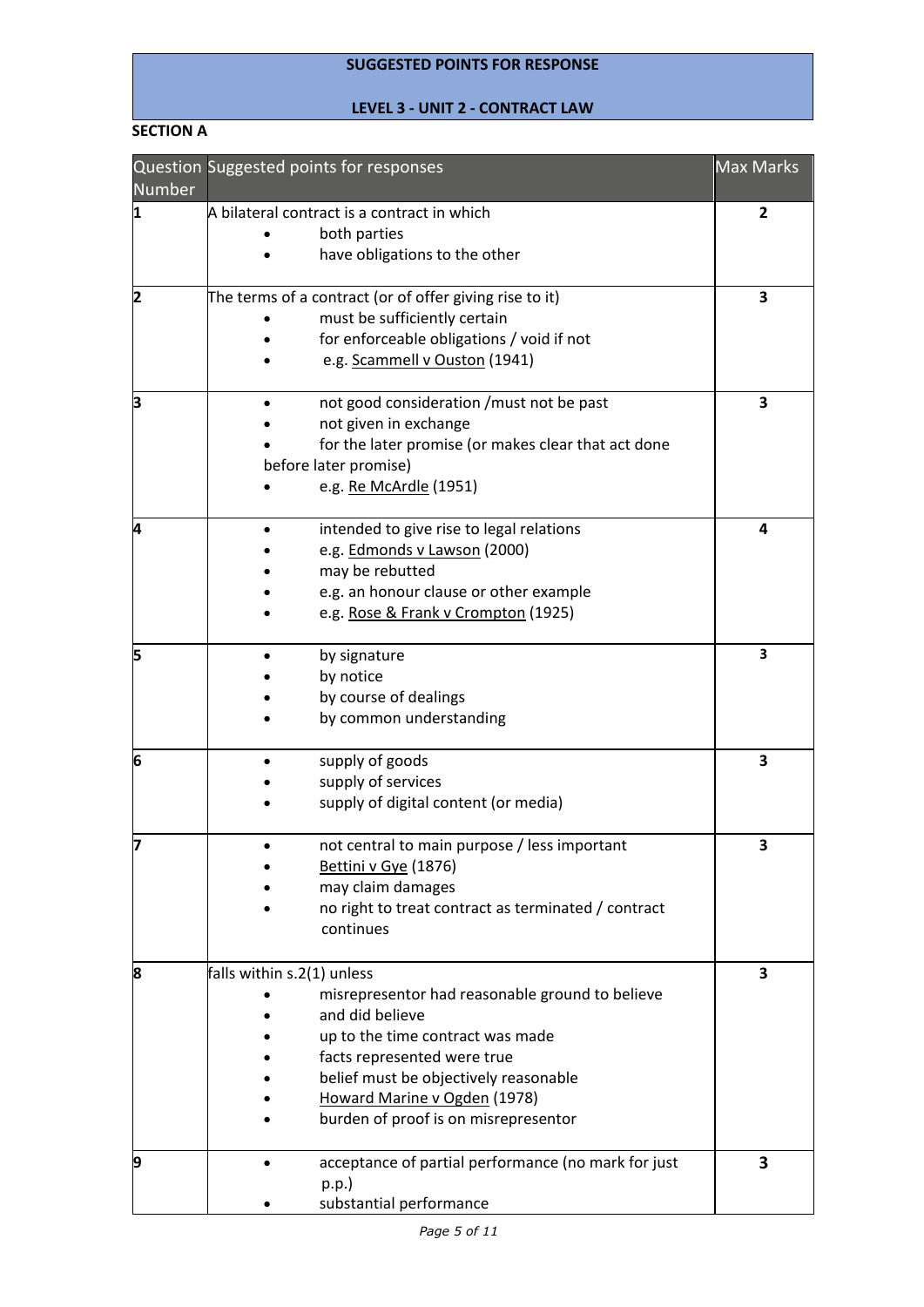|                         | prevention of performance<br>divisible obligations<br>tender of performance                                                                                                                                                  |  |
|-------------------------|------------------------------------------------------------------------------------------------------------------------------------------------------------------------------------------------------------------------------|--|
| 10                      | required to act reasonably<br>to reduce loss (/ any explanation or synonym for<br>$\bullet$<br>mitigate)<br>arising from breach<br>British Westinghouse v UER (1912)<br>cannot recover for losses which could have mitigated |  |
| <b>Section A Total:</b> |                                                                                                                                                                                                                              |  |

# **Section B – Scenario 1**

| Number | Question Suggested points for responses                                                                                                                                                                                                                                                                                                                                                                                                                                                                                                                      | <b>Max Marks</b>        |
|--------|--------------------------------------------------------------------------------------------------------------------------------------------------------------------------------------------------------------------------------------------------------------------------------------------------------------------------------------------------------------------------------------------------------------------------------------------------------------------------------------------------------------------------------------------------------------|-------------------------|
| 1(a)   | R.I. seeks further information about an offer<br>does not have effect of impliedly rejecting it<br>does not form a proposal/offer in its own right<br>Stevenson, Jaques & Co v McLean (1880)<br>Counter-offer constitutes a new offer in its own right<br>impliedly rejects the original offer<br>Hyde v Wrench (1840)<br>Can be accepted                                                                                                                                                                                                                    | 4                       |
| 1(b)   | offer may be withdrawn only before valid acceptance<br>Payne v Cave (1789)<br>revocation must be communicated<br>Byrne v van Tienhoven (1880)                                                                                                                                                                                                                                                                                                                                                                                                                | 3                       |
| 1(c)   | Council makes an invitation to tender<br>Laiba's letter of 3 March is an offer<br>reply of 5 March is a request for further information<br>makes enquiry about the terms of the offer<br>with a view to decide whether to accept offer<br>original offer therefore remains open<br>reply of 7 March attempts to revoke her offer<br>the revocation was not communicated<br>postal rule does not apply to revocation of offer<br>offer remains open<br>letter of 9 March is an acceptance of Laiba's offer<br>a contract has therefore been formed with Laiba | $\overline{\mathbf{z}}$ |
|        | <b>Question 1 Total:</b>                                                                                                                                                                                                                                                                                                                                                                                                                                                                                                                                     | 14 marks                |
| 2(a)   | a contract in which only one party is bound<br>formed by a unilateral offer<br>may be an 'offer to the world'<br>e.g. Carlill v Carbolic Smoke Ball Co (1893) or other<br>'reward' cases / description of example<br>normally accepted by performance of the stipulated act                                                                                                                                                                                                                                                                                  | 4                       |
| 2(b)   | commitment to pay £1,000 to the person who fulfils<br>condition<br>a unilateral offer, rather than a mere invitation to treat                                                                                                                                                                                                                                                                                                                                                                                                                                | 5                       |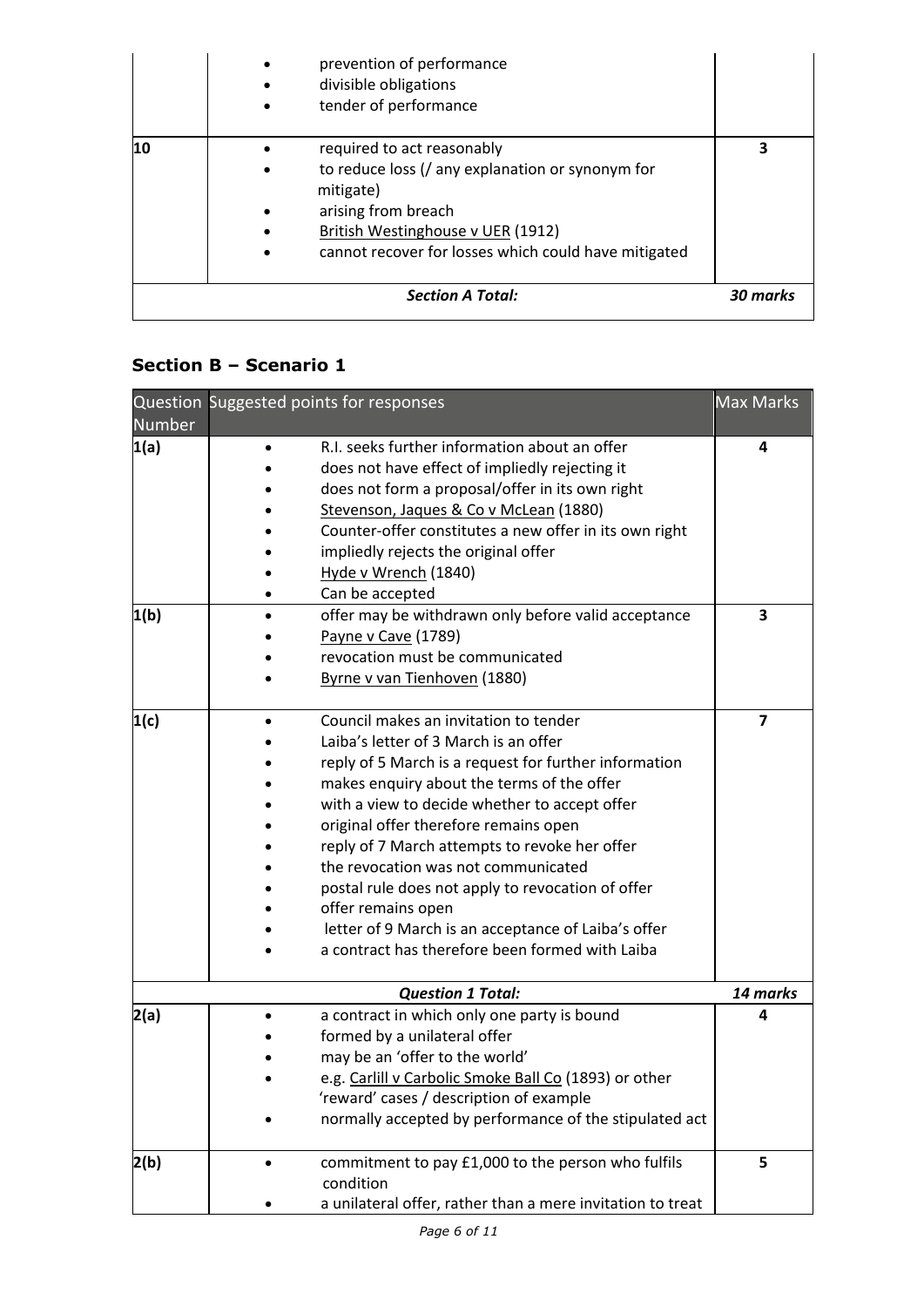|      | Elaine has not yet fulfilled the condition                 |          |
|------|------------------------------------------------------------|----------|
|      | Offeror may not be able to revoke offer once a party has   |          |
|      | commenced performance                                      |          |
|      | Errington v Errington & Woods (1952)                       |          |
|      | Elaine has commenced performance of growing tree           |          |
|      | arguable that Council is unable to withdraw its unilateral |          |
|      | offer                                                      |          |
|      | <b>Question 2 Total:</b>                                   | 9 marks  |
| 3(a) | A condition is a major term / which goes to root of the    | 5        |
|      | contract.                                                  |          |
|      | Breach of condition gives right to terminate               |          |
|      | irrespective of seriousness of breach                      |          |
|      | Poussard v Spiers (1876)                                   |          |
|      | An innominate term cannot be classified at time of         |          |
|      | formation                                                  |          |
|      | right to terminate depends on whether breach               |          |
|      | sufficiently serious                                       |          |
|      | cannot terminate for minor breach                          |          |
|      | The Hongkong Fir (1962)                                    |          |
| 3(b) | clause 3 can be breached in both minor and major ways      | 4        |
|      | unlikely to be intention that right to terminate on any    |          |
|      | breach                                                     |          |
|      | likely to be intention that the contract can be            |          |
|      | terminated if breaches sufficiently serious                |          |
|      | It should therefore be categorised as an innominate        |          |
|      | term                                                       |          |
| 3(c) | breach of clause 3 as a result of failure to cut hedges /  | 3        |
|      | missing mows of the green                                  |          |
|      | breach is minor in relation to the contract as a whole     |          |
|      | not sufficiently serious to give right to terminate        |          |
|      | Council cannot terminate contract                          |          |
|      | <b>Question 3 Total:</b>                                   | 12 marks |
| 4    | a person who is not a party to a contract                  | 5        |
|      | cannot enforce rights under the contract                   |          |
|      | - e.g. Tweddle v Atkinson (1861)                           |          |
|      | exception under s.1 of Contracts (Rights of Third Parties) |          |
|      | Act 1999.                                                  |          |
|      | person not a party may enforce a term if contract          |          |
|      | expressly provides that he may, or if term purports to     |          |
|      | confer a benefit on him (accept either)                    |          |
|      | third party must be expressly identified by name, as a     |          |
|      | member of a class or as answering a particular             |          |
|      | description (accept any)                                   |          |
|      | Elaine not a party to contract                             |          |
|      | Elaine has been identified as a member of a class of       |          |
|      | persons                                                    |          |
|      | residents of Weyford                                       |          |
|      | in respect of whom the contract purports to provide a      |          |
|      | benefit                                                    |          |
|      | may therefore enforce terms of contract by virtue of       |          |
|      | exception                                                  |          |
|      | <b>Scenario Total:</b>                                     | 40 marks |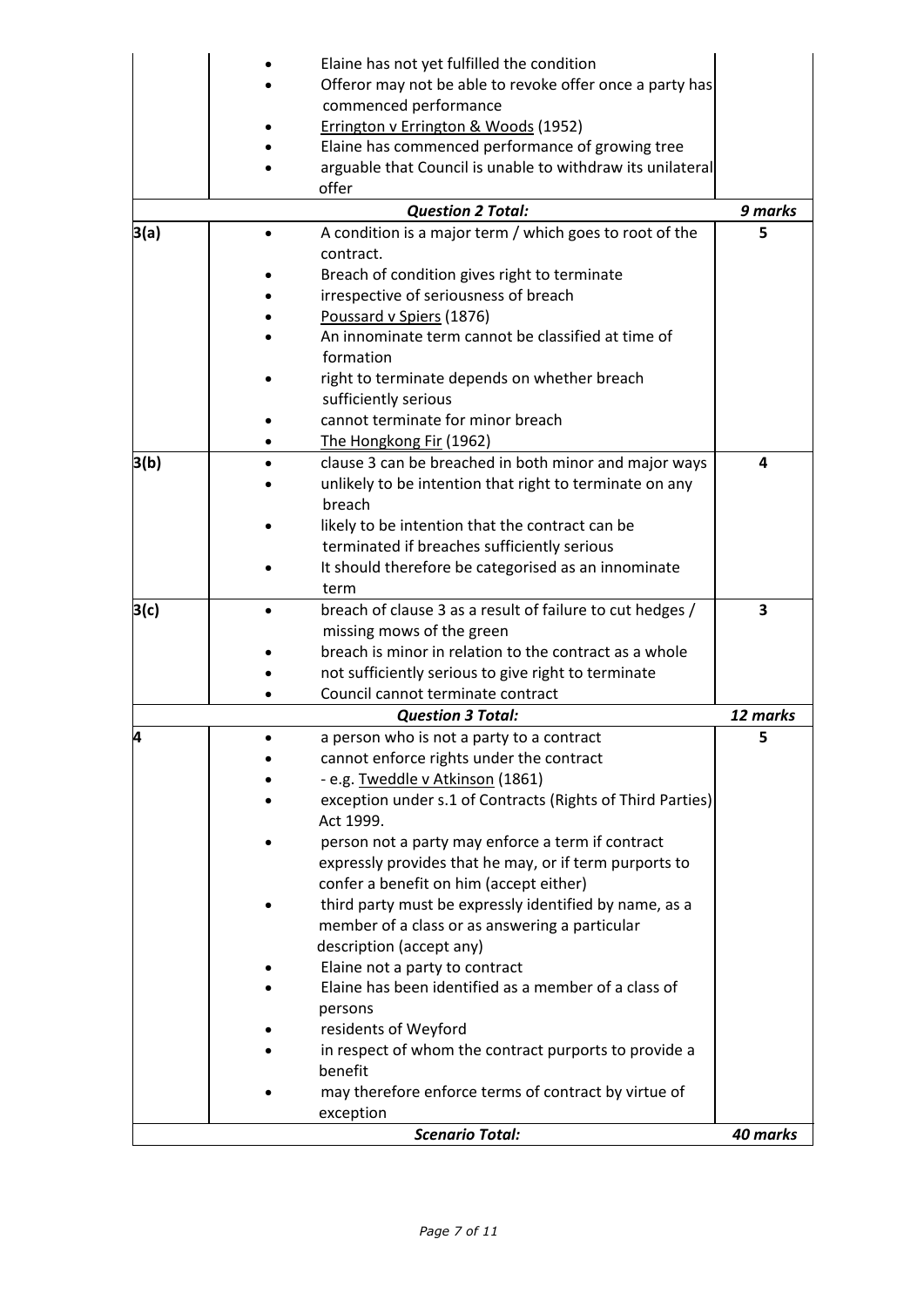# **Section B – Scenario 2**

| Question<br><b>Number</b> | Suggested points for responses                                                                                                                                                                                                                                                                                                                                                                                                                                                                                                                                                                                                                                                                                 | Max Marks |
|---------------------------|----------------------------------------------------------------------------------------------------------------------------------------------------------------------------------------------------------------------------------------------------------------------------------------------------------------------------------------------------------------------------------------------------------------------------------------------------------------------------------------------------------------------------------------------------------------------------------------------------------------------------------------------------------------------------------------------------------------|-----------|
| 1(a)                      | loss which is too remote is not recoverable<br>$\bullet$<br>arises naturally from breach<br>$\bullet$<br>(imputed knowledge)<br>٠<br>in reasonable contemplation of parties at time contract made<br>٠<br>(actual knowledge)<br>٠<br>Hadley v Baxendale (1854), Victoria Laundry v Newman<br>٠<br>Industries (1949)<br>Loss for which responsibility implicitly assumed<br>٠<br>The Achilleas (2008)<br>$\bullet$                                                                                                                                                                                                                                                                                              | 4         |
| 1(b)                      | loss of profits of £30,000<br>$\bullet$<br>arises naturally from failure to provide right number of rooms<br>not too remote / therefore recoverable by Janet<br>٠<br>loss of the £50,000 profits from the TV deal<br>٠<br>arguably not a natural consequence of failure to provide any<br>٠<br>large rooms<br>Janet brought purpose of room to Spaceco's attention at time of<br>$\bullet$<br>contract,<br>so it was in parties' contemplation / actual knowledge<br>٠<br>not too remote /recoverable by Janet<br>٠                                                                                                                                                                                            | 7         |
|                           | <b>Question 1 Total:</b>                                                                                                                                                                                                                                                                                                                                                                                                                                                                                                                                                                                                                                                                                       | 11 marks  |
| 2(a)                      | 'Adequacy' of consideration relates to amount, or value, of<br>$\bullet$<br>consideration<br>does not need to be of equal value / adequate<br>Chappell v Nestle (1960)                                                                                                                                                                                                                                                                                                                                                                                                                                                                                                                                         | 2         |
| 2(b)                      | value of having her exhibit is significantly more than the £200<br>still a sufficient consideration to require Arleta to perform<br>despite the fact that it is not of equal value<br>Arleta therefore bound by her original promise                                                                                                                                                                                                                                                                                                                                                                                                                                                                           | 3         |
| 2(c)                      | Performance of an existing contractual duty is not normally good<br>$\bullet$<br>(sufficient) consideration for promise of extra payment<br>because no new obligation is undertaken by the promisee in<br>٠<br>return<br>Stilk v Myrick (1809)<br>On face of it promise therefore not enforceable<br>consider rule in Williams v Roffey Bros (1990)<br>promise of extra payment is made<br>٠<br>where there is doubt as to whether a party will complete<br>$\bullet$<br>obligations<br>where not procured by fraud or duress<br>٠<br>practical benefit derived from performance is consideration for<br>promise of extra<br>Janet obtained practical benefit of being able to go ahead with<br>the exhibition | 7         |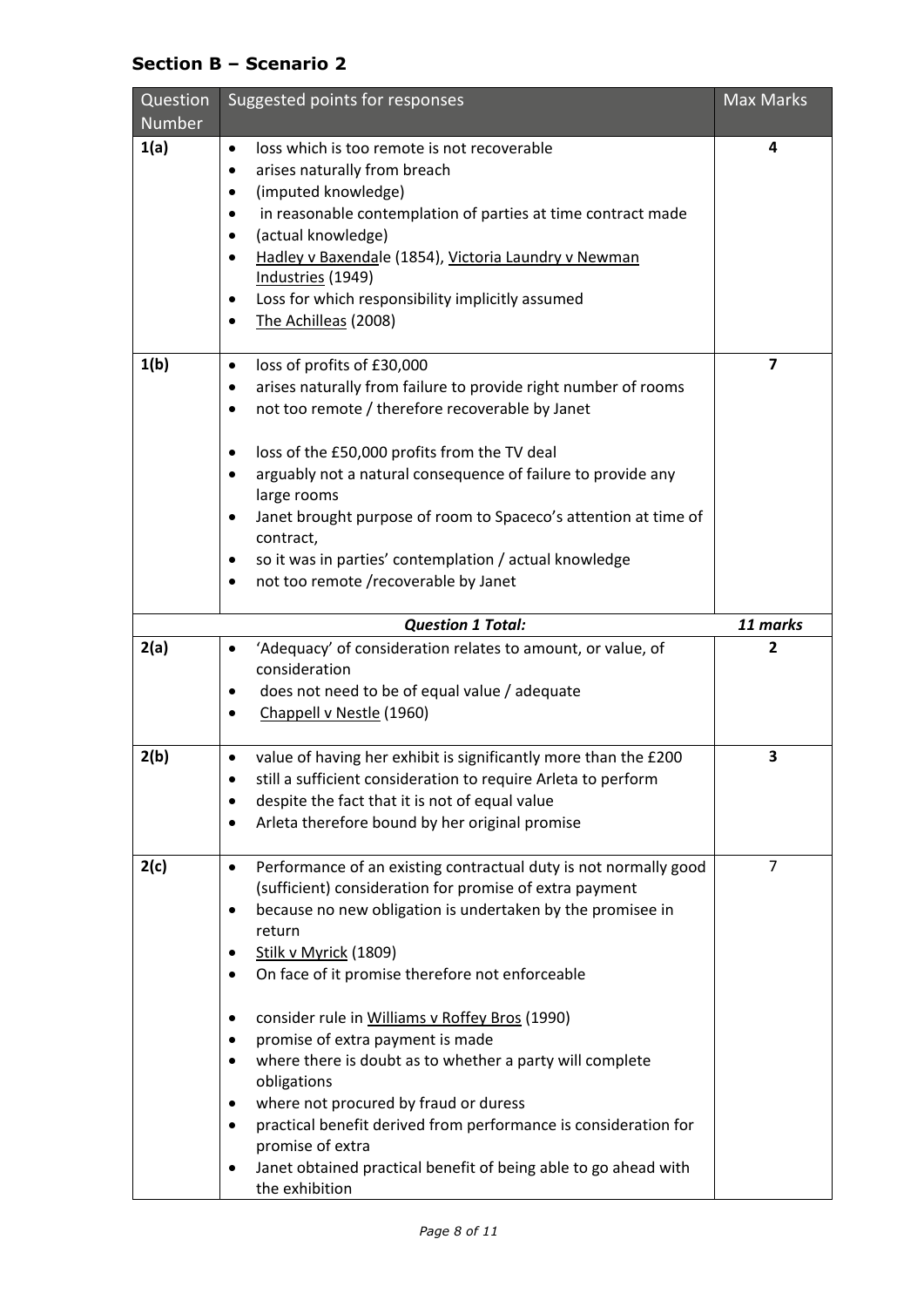|                        | promise procured by duress of Arleta's threats to destroy Janet's<br>$\bullet$<br>reputation<br>promise of extra payment is not enforceable<br>$\bullet$ |          |
|------------------------|----------------------------------------------------------------------------------------------------------------------------------------------------------|----------|
|                        |                                                                                                                                                          |          |
|                        | <b>Question 2 Total:</b>                                                                                                                                 | 12 marks |
| 3(a)                   | Performance of an existing public duty<br>$\bullet$                                                                                                      | 4        |
|                        | not good consideration for a promise of payment<br>$\bullet$                                                                                             |          |
|                        | Collins v Godefroy (1831)<br>$\bullet$                                                                                                                   |          |
|                        | may be enforceable where promise goes beyond what promisee<br>$\bullet$                                                                                  |          |
|                        | is bound by public duty to do                                                                                                                            |          |
|                        | Harris v Sheffield United FC Ltd (1988)<br>$\bullet$                                                                                                     |          |
| 3(b)                   | Weyford Police have an existing public duty<br>$\bullet$                                                                                                 | 4        |
|                        | extends only to patrolling as normal<br>$\bullet$                                                                                                        |          |
|                        | provision of ten armed police goes beyond existing public duty<br>$\bullet$                                                                              |          |
|                        | is consideration for promise of payment                                                                                                                  |          |
|                        | Weyford Police can enforce Janet's promise to pay £8,000                                                                                                 |          |
|                        | <b>Question 3 Total:</b>                                                                                                                                 | 8 marks  |
| 4(a)                   | compensates claimant for losses / any loss of profits / loss of<br>$\bullet$                                                                             | 4        |
|                        | bargain expected from performance of contract                                                                                                            |          |
|                        | may extend to cost of cure of defects                                                                                                                    |          |
|                        | Ruxley Electronics v Forsyth (1996)                                                                                                                      |          |
|                        | compensates claimant for wasted expenditure incurred as result<br>of breach                                                                              |          |
|                        | can be claimed where difficult to quantify expectation loss<br>$\bullet$                                                                                 |          |
|                        | Anglia TV v Reed (1972)                                                                                                                                  |          |
| 4(b)                   | cannot establish loss of profits from performance<br>$\bullet$                                                                                           | 5        |
|                        | so cannot claim expectation loss<br>$\bullet$                                                                                                            |          |
|                        | have incurred expenditure in preparing for contract                                                                                                      |          |
|                        | wasted as a result of Janet cancelling the contract                                                                                                      |          |
|                        | may therefore claim reliance losses<br>$\bullet$                                                                                                         |          |
|                        | on the facts amount to £5,000<br>$\bullet$                                                                                                               |          |
|                        | <b>Question 4 Total:</b>                                                                                                                                 | 9 marks  |
| <b>Scenario Total:</b> |                                                                                                                                                          |          |

# **Section B - Scenario 3**

| Question<br><b>Number</b> | Suggested points for responses                                                                                                                                                                          | <b>Max Marks</b> |
|---------------------------|---------------------------------------------------------------------------------------------------------------------------------------------------------------------------------------------------------|------------------|
| 1(a)                      | an untrue statement<br>$\bullet$<br>of fact or law<br>$\bullet$<br>made by one party to a contract to the other<br>$\bullet$<br>induced the other party to enter into a contract<br>$\bullet$           | 3                |
| 1(b)                      | Where the statement is a "half-truth"<br>$\bullet$<br>Where a statement initially true becomes false before contract<br>$\bullet$<br>entered<br>Where contract is one of utmost good faith<br>$\bullet$ | 3                |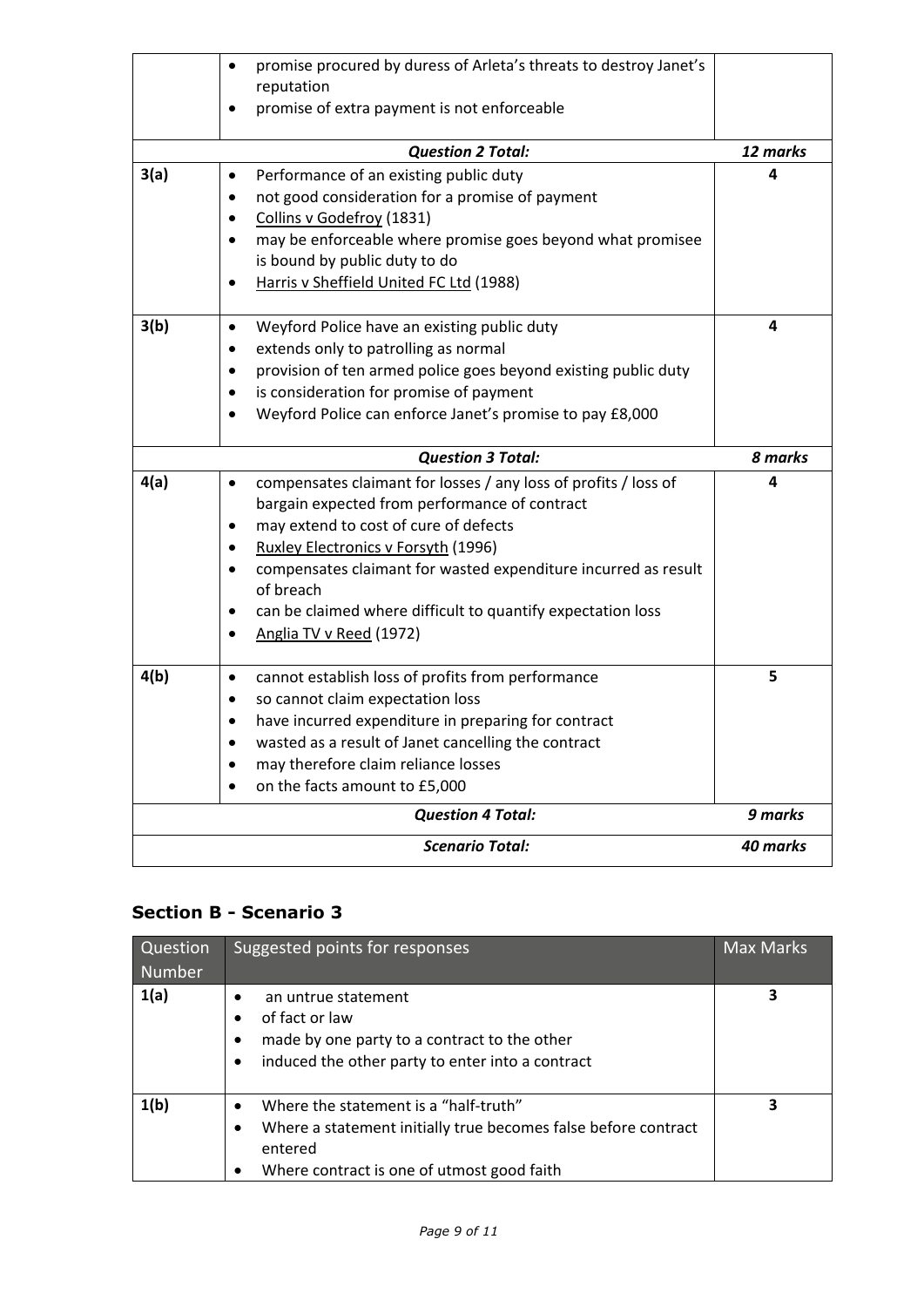|      | $\bullet$ | Where contract is made between parties in a fiduciary                   |          |
|------|-----------|-------------------------------------------------------------------------|----------|
|      |           | relationship                                                            |          |
|      | $\bullet$ | Where it is a misleading omission within Consumer Protection            |          |
|      |           | from Unfair Trading Regulations 2008                                    |          |
| 1(c) | $\bullet$ | relates to a matter of fact - whether any other potential buyers        | 5        |
|      | ٠         | though true when made, became false before contract was                 |          |
|      |           | entered                                                                 |          |
|      | ٠         | Aneela fails to correct it / duty to correct                            |          |
|      | $\bullet$ | With v O'Flanagan (1936)                                                |          |
|      | $\bullet$ | induced Omer to enter the contract                                      |          |
|      | ٠         | likely, therefore, to be a misrepresentation                            |          |
|      |           | <b>Question 1 Total:</b>                                                | 11 marks |
| 2(a) | $\bullet$ | Fraudulent where knows it to be false                                   | 4        |
|      | $\bullet$ | or makes it without belief in truth                                     |          |
|      |           | or is reckless as to whether it is true or not                          |          |
|      | ٠         | Derry v Peek (1889)                                                     |          |
|      | $\bullet$ | Aneela knows there are no other buyers / that Omer induced              |          |
|      |           | by something untrue.                                                    |          |
|      | $\bullet$ | because deliberately decided not to correct                             |          |
|      | ٠         | her misrepresentation is fraudulent                                     |          |
| 2(b) | $\bullet$ | Rescission available as remedy for fraudulent                           | 4        |
|      |           | misrepresentation.                                                      |          |
|      | ٠         | involves setting aside of the contract 'ab initio'                      |          |
|      | ٠         | rescission may be barred if one of equitable bars is present (or        |          |
|      |           | provide example)                                                        |          |
|      | ٠         | Lauren has acquired an interest in subject matter of contract           |          |
|      | $\bullet$ | as she is now tenant under lease                                        |          |
|      |           | Third party rights bar applies                                          |          |
|      |           | not possible for Omer to restore farm to Aneela / rescission<br>barred. |          |
|      |           | <b>Question 2 Total:</b>                                                | 8 marks  |
| 3(a) | $\bullet$ | an unforeseen event                                                     | 4        |
|      | ٠         | occurring after formation of the contract                               |          |
|      | ٠         | fault of neither party                                                  |          |
|      | ٠         | not provided for in contract                                            |          |
|      | ٠         | renders the contract impossible or illegal to perform                   |          |
|      | $\bullet$ | or undermines its commercial purpose                                    |          |
|      |           | e.g. Davis Contractors v Fareham UDC (1956)                             |          |
| 3(b) | $\bullet$ | contract is impossible to perform as a result of death of Taurus        | 3        |
|      | ٠         | through no fault of Jayden                                              |          |
|      | $\bullet$ | no provision made in contract to provide for this eventuality           |          |
|      | ٠         | not foreseen                                                            |          |
|      |           | contract will therefore be frustrated by this event                     |          |
|      | $\bullet$ | e.g. Taylor v Caldwell (1863)                                           |          |
|      |           | <b>Question 3 Total:</b>                                                | 7 marks  |
| 4(a) | $\bullet$ | discharge both parties from future performance of contract<br>payment   | 3        |
|      |           | £18,000 fell due after frustrating event                                |          |
|      |           |                                                                         |          |